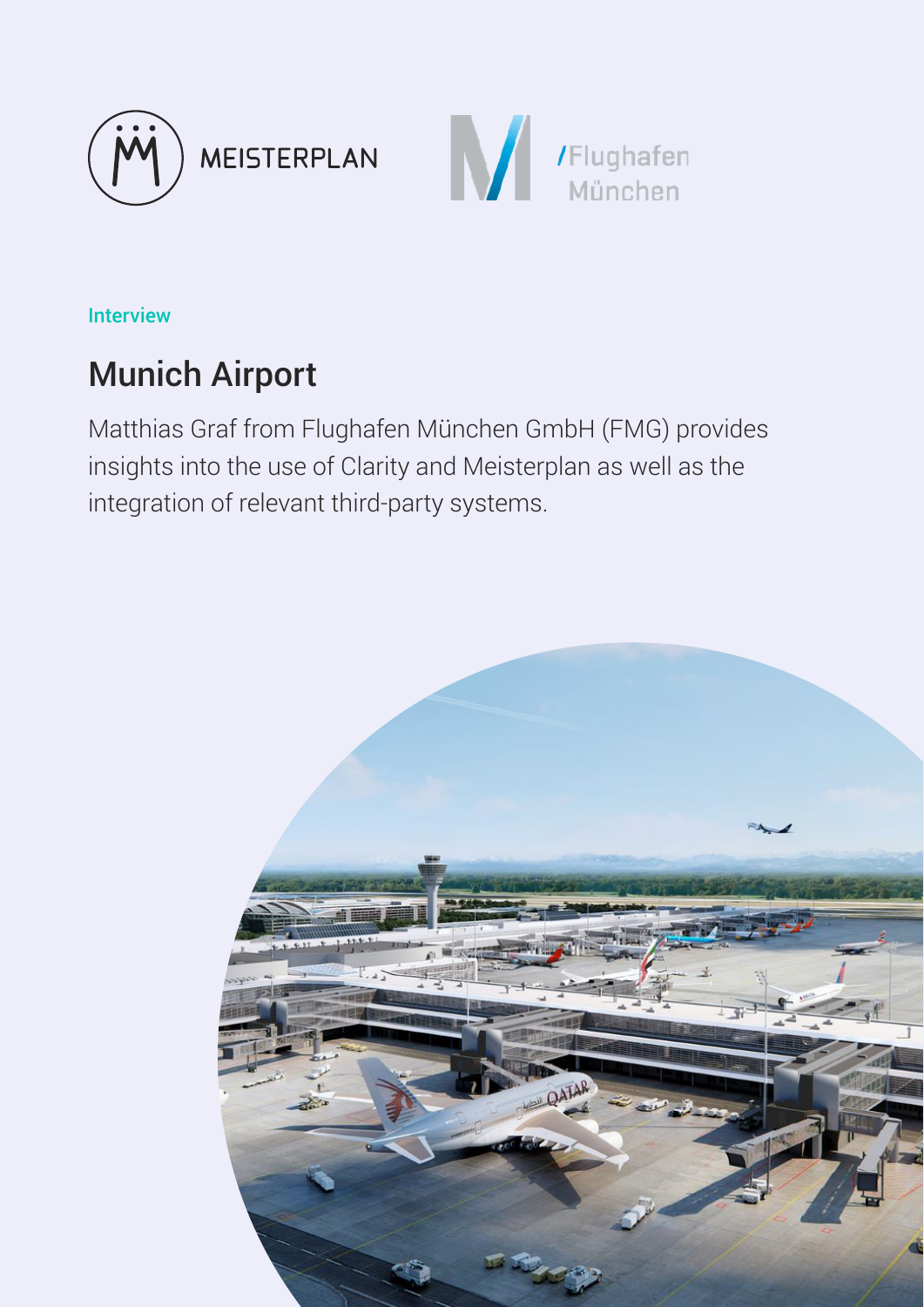



# Interview

Matthias Graf from Fulghafen München GmbH

About the Interviewer



### Matthias Graf

Chief Project Portfolio & Resource Management, Flughafen München GmbH

> Hello Mr. Graf! Please introduce yourself briefly and tell us a few words about yourself.

My name is Matthias Graf and I have been with Flughafen München GmbH since 1998. I have worked in the IT department since 2008. At the beginning, my job was called "Project Service," but nowadays we refer to it as PMO.

At that time (2008), Clarity had been newly introduced with itdesign as an implementation partner. Since then, I have been taking care of all things related to Clarity as well as classic PMO issues, such as the methodological foundation of single-project management, resource management, and project portfolio management.

- > Solutions used: Clarity, Meisterplan
- > Use Cases: Project, portfolio and resource management
- > In use since: 2006
- > Interfaces: MS SharePoint, SAP PS, SAP CATS, SAP HR, SAP CO, X-Time, Cherwell, Meisterplan
- > Deployment: Group-wide, focus on IT department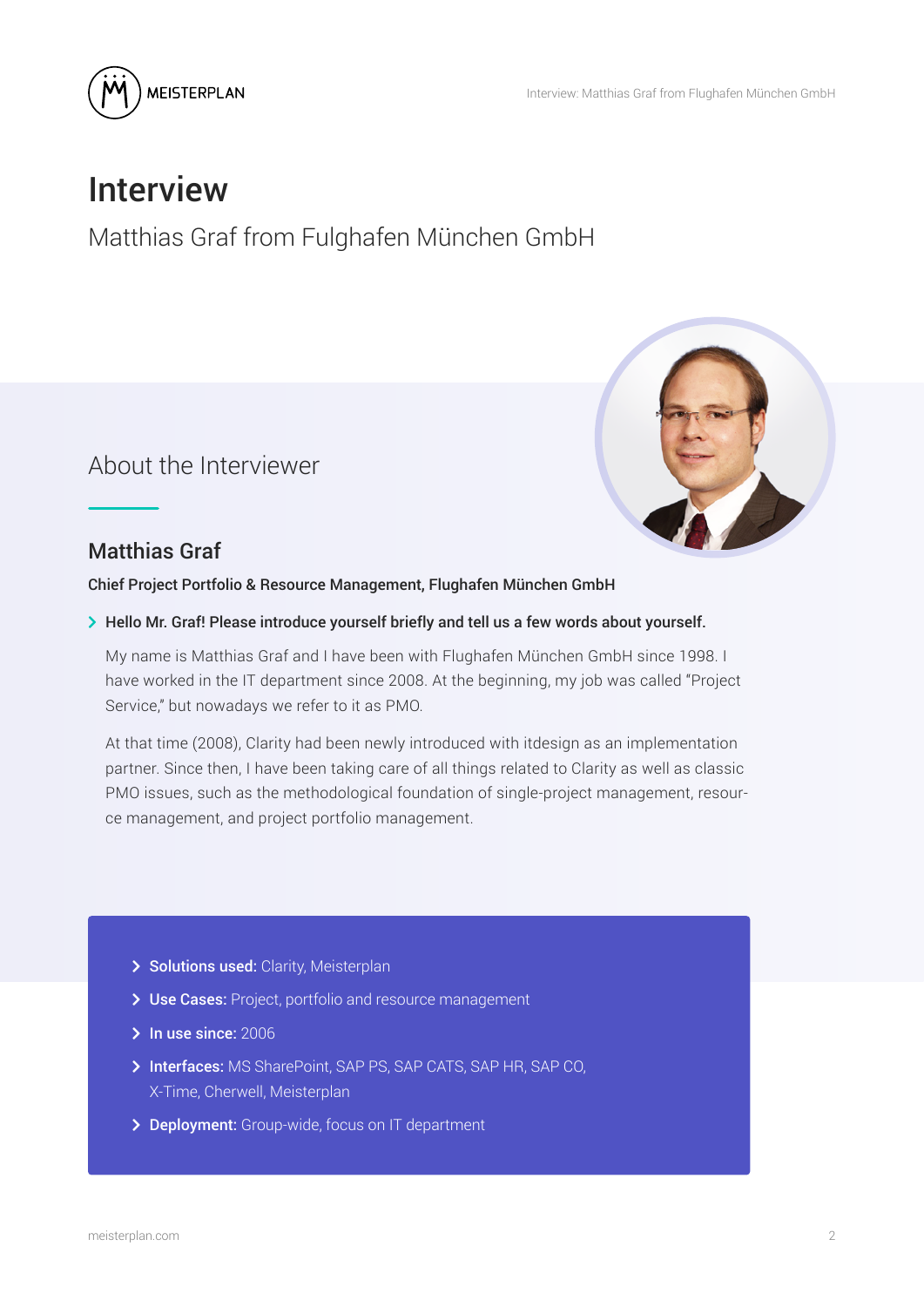

### Use of Clarity at FMG

#### > How is Clarity used at your company?

Clarity is used throughout the Group, though primarily in IT. We use Clarity mainly for single-project management, that is, the individual project manager plans their project in Clarity – on tasks with resources, including ETC.

For IT resource management, we additionally use Meisterplan: Every two weeks, we hold our IT resource board meeting with Meisterplan to simulate the monthly allocation of employee roles to projects and their workload. One level above that is portfolio management, which we also partly do in Meisterplan.

### Introduction of Functioning Resource Planning

#### > You recently introduced a resource management method. What were the reasons for this?

Between 2017 and 2019, we underwent a major reorganization in IT. In the process, IT was fundamentally reorganized, and we organized ourselves more in terms of roles. This was also the kick-off for a new resource management project. After several attempts, we succeeded this time in introducing functioning resource management for IT. Today, we are pioneers in this area at FMG.

For tactical resource planning at the role level, we use Meisterplan, with Clarity providing the data basis. We have used this to also introduce the topic of portfolio management in IT.

Why this approach, you may ask? Our main problem is our limited resource capacity in terms of employees. That's why our focus was on resources and not on the financial issue, which is what people normally look at in the context of portfolios.

#### $\triangleright$  Why did it work out this time with the implementation?

As everyone knows: Resource management is the supreme discipline in this PPM context. Our first attempt was aborted early on because we realized that the quality of our planning for projects was not yet sufficient. During subsequent attempts, we went into too much detail and made the approach too complicated.

The key to why we were able to make it work out this time is that we tried to keep everything as simple as possible and did not map every complex process, procedure, and workflow from the outset. For example, we only concentrated on the role level and on a monthly basis – it's not a disposition.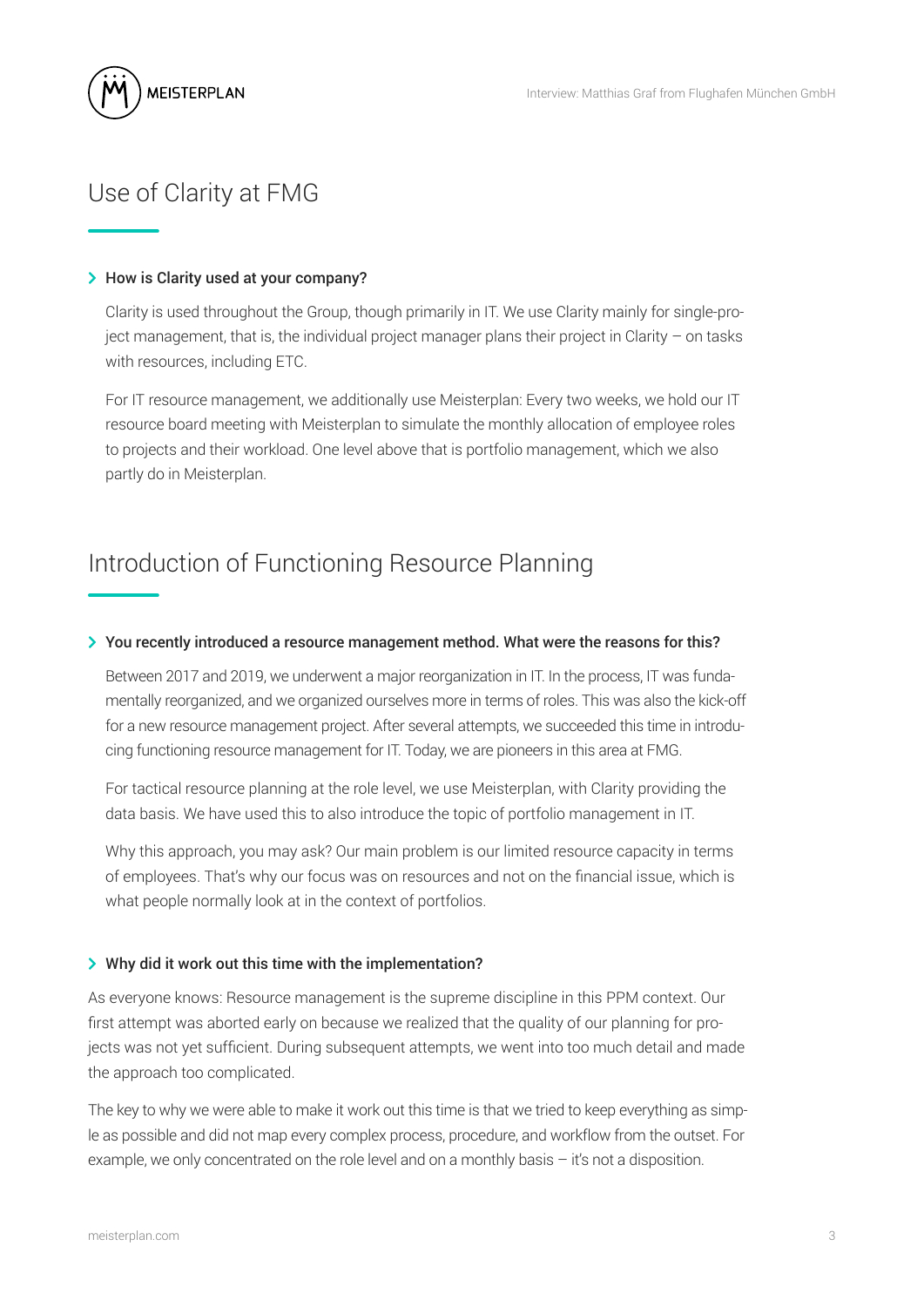

### Connection of Third-Party Systems to Clarity via Interfaces

#### > What interfaces do you use at FMG?

In process terms, we have interfaces to MS SharePoint (documentation), SAP PS (structures), SAP CATS (time recording), SAP HR (organizations, departments, resources), SAP CO (finances), X-Time (time system), Cherwell (ticketing, demand management), and Meisterplan (portfolio and resource management). Technically speaking, of course, there are even more interfaces, because many are bidirectional, for example. But the topic of interfaces is constantly evolving: The organization is growing, and you have to keep up with that in other places as well.

#### > Why are interfaces so important in your company?

Let's start by saying that we are an airport, and an airport is, so to speak, a large general store with many different projects. A truck is digging up a field to lay fiber optic cables to connect outdoor transmitters for German air traffic control. That is an example of an IT project. Of course, we also have what you think of as more conventional IT projects, such as implementing ERP systems, to name just one example.

The topics at FMG are therefore wide-ranging and encompass a very large IT system landscape. Consequently, the information is distributed across many systems, which is also what gives rise to the need for interfaces.

#### > What is the approach used to develop these interfaces together with itdesign?

When developing an interface, we tend to be agile to a certain extent. First, we conceptualize in rough terms internally what we want. The joint implementation process with itdesign is then very iterative, and that works well. This way, we make sure that we only implement what we really need – no more and no less.

Often, certain special cases that have not yet been specified and still need to be addressed can be seen only in the operation of the interface – this step cannot be avoided at all. With the iterative approach, we simply add parts bit by bit that we find out we need along the way. In addition, we achieve the desired benefit more quickly, such as, for example, the anticipated reduction in workload.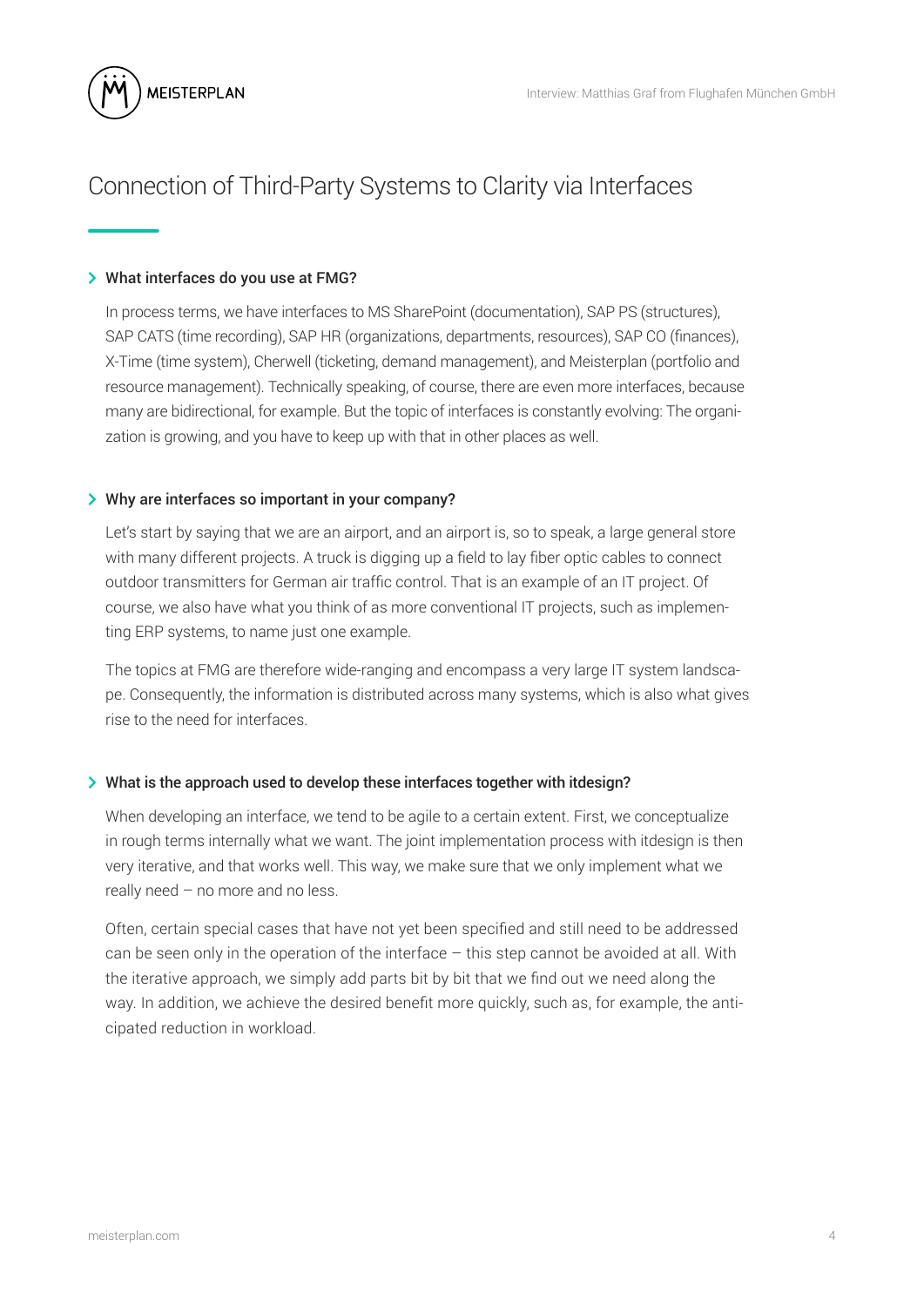

### $\geq$  How does the bidirectional interface between Clarity and Meisterplan work? How do you evaluate the interaction?

The bidirectional interface works as follows: We take the data from Clarity, import it into Meisterplan and simulate the planning there. Decisions about resource allocations are made in the IT resource board and the data is then returned to Clarity (to the hard allocations of the teams). There they are redirected back into the projects. This backchannel work alone used to take an hour of our time, roughly – today, it takes less than ten minutes. At the next resource board meeting, the data will be transferred freshly from Clarity to Meisterplan.

### Meisterplan as a Tool for Tactical Resource Planning

### $\geq$  What challenges prompted you to introduce Meisterplan, and why did you choose this tool?

Before Meisterplan was introduced, our resource management was a game of Excel bingo: time-consuming, cumbersome, and error-prone.

We first looked at what resource management tools were available on the market and what would best fit our needs. The choice was made relatively quickly, and so we went with Meisterplan. The bottom line is this: Meisterplan focuses on the weak point of the major all-rounder: in simulation. The amazing thing about Meisterplan is that itdesign fills this niche perfectly.

In your communication, itdesign also clearly conveys that the point is not to make perfectly accurate plans, but to plan estimated values in order to make rough statements. That's why Meisterplan fits our approach very well.

Besides, Meisterplan simply looks good, and we humans tend to be visually swayed – that's also one of the success factors. And the tool works and is easy to use.

#### > How do you use Meisterplan in your company today?

We have a nice success story about our path to implementing Meisterplan: When we first brought up the topic of resource management and transferred our data to Meisterplan for the first time, we were able to show that our planned needs did not fit our capacity at all. We were totally torn: We couldn't handle the projects. We only got the necessary additional capacity approved after we were able to use Meisterplan to show that we would have to cut a huge number of projects given the current resource situation.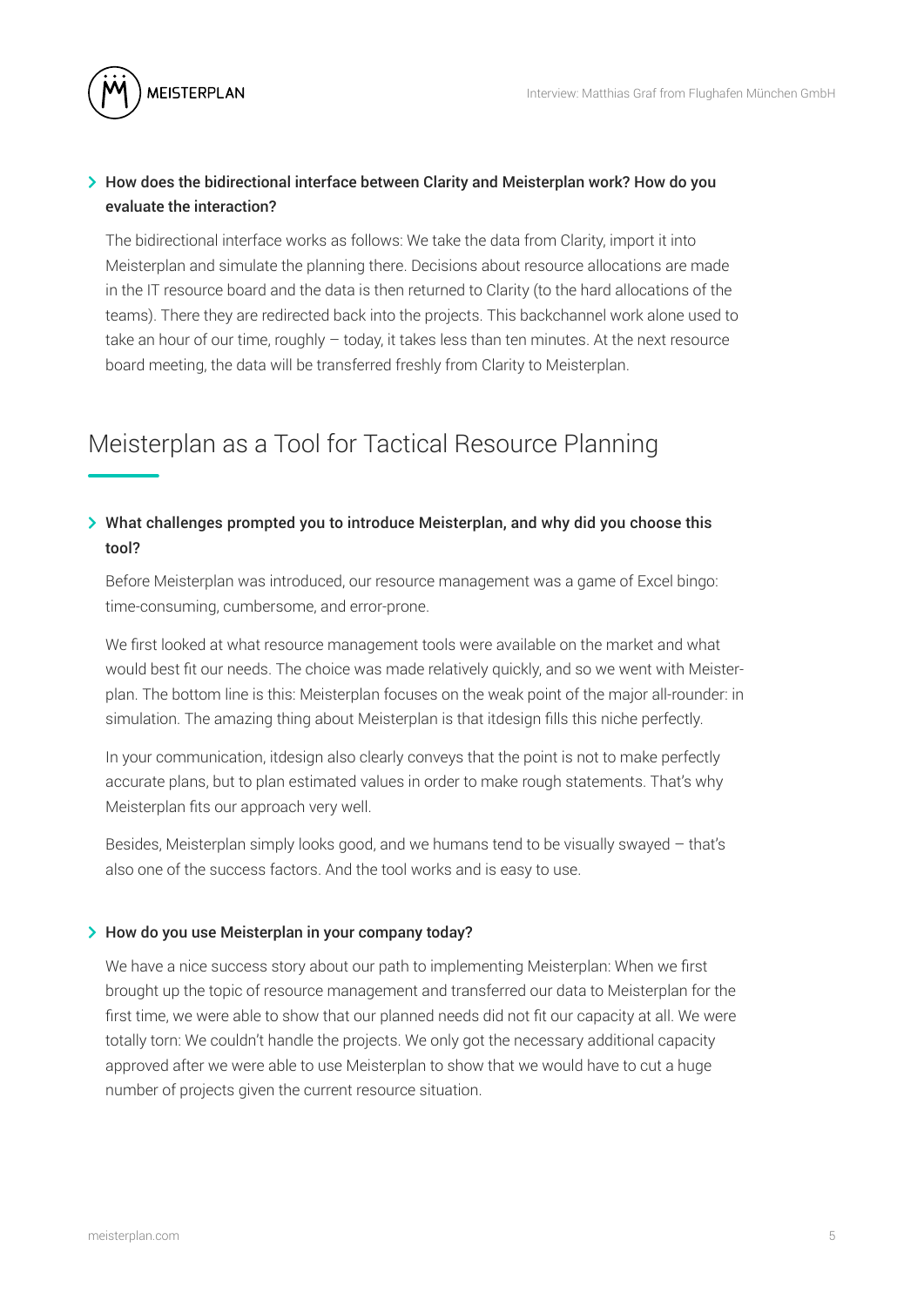

We use Meisterplan like this: Every two weeks, we conduct an IT resource board meeting. All of the executives who contribute resources to projects meet, which is about 15 to 20 people. We talk about changes in projects, project launches, and new project proposals to be included in the portfolio. Meisterplan is the tool used for this, and we project it onto the wall (or share it via the screen at a web meeting). The tool provides us with a live view of the current project situation. We then make our decisions, that is, resource allocations, based on this. This is how we use Meisterplan at FMG: every two weeks, live directly in the tool, with the whole team.

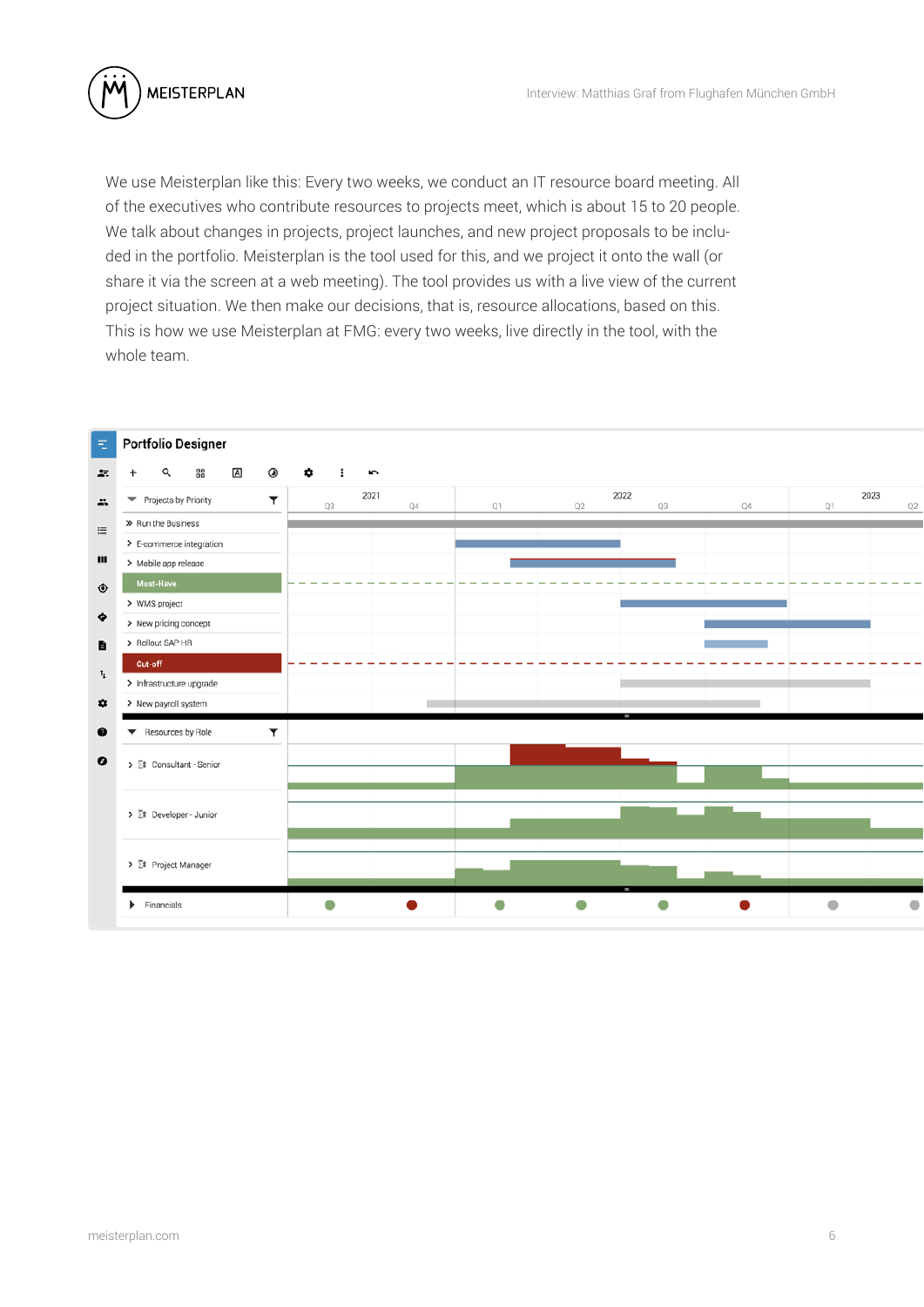

## Many Years of Successful Collaboration with itdesign

#### > What is the background of your long-standing partnership with itdesign?

I can't tell you in detail how it came about back then, because I wasn't on board at the time. But I do remember that we found itdesign through a recommendation. itdesign has developed tremendously over the last 12 years: Today, no one can come close to what your team is doing. I know implementations that were done with other partners, but itdesign does a really great job.

What I particularly appreciate about the partnership is the way we work together. Your approachable and technically skilled Management convinces through impressive know-how and partnership. When the Senior Management talks to each other, some topics are simply able to be conveyed differently. That has helped us at that level from time to time.

Last but not least, with my main contact Ralf, I have someone on hand with whom I can connect on a human level. I often sit down with Ralf, and we find a solution very quickly, just like in "pair programming". Thanks to the intensive collaboration, I am now in a position to assess implementation and realization topics in a completely different way.

### $\geq$  We are pleased and would return the compliment. Many thanks for the kind words and the sympathetic interview!

## Flughafen München GmbH

- > Founded: 1949
- > Location: Munich, Germany
- > Employees: 8.770
- > Industry: Logistics, transport und traffic



Flughafen München GmbH (FMG), founded in 1949, operates Munich Airport along with its subsidiaries. Since its opening in 1992, Munich Airport has been one of the most important passenger terminals in Europe (number 2 in Germany) and an important international air traffic hub. As a "full-service operator", it provides services in every area of airport management.